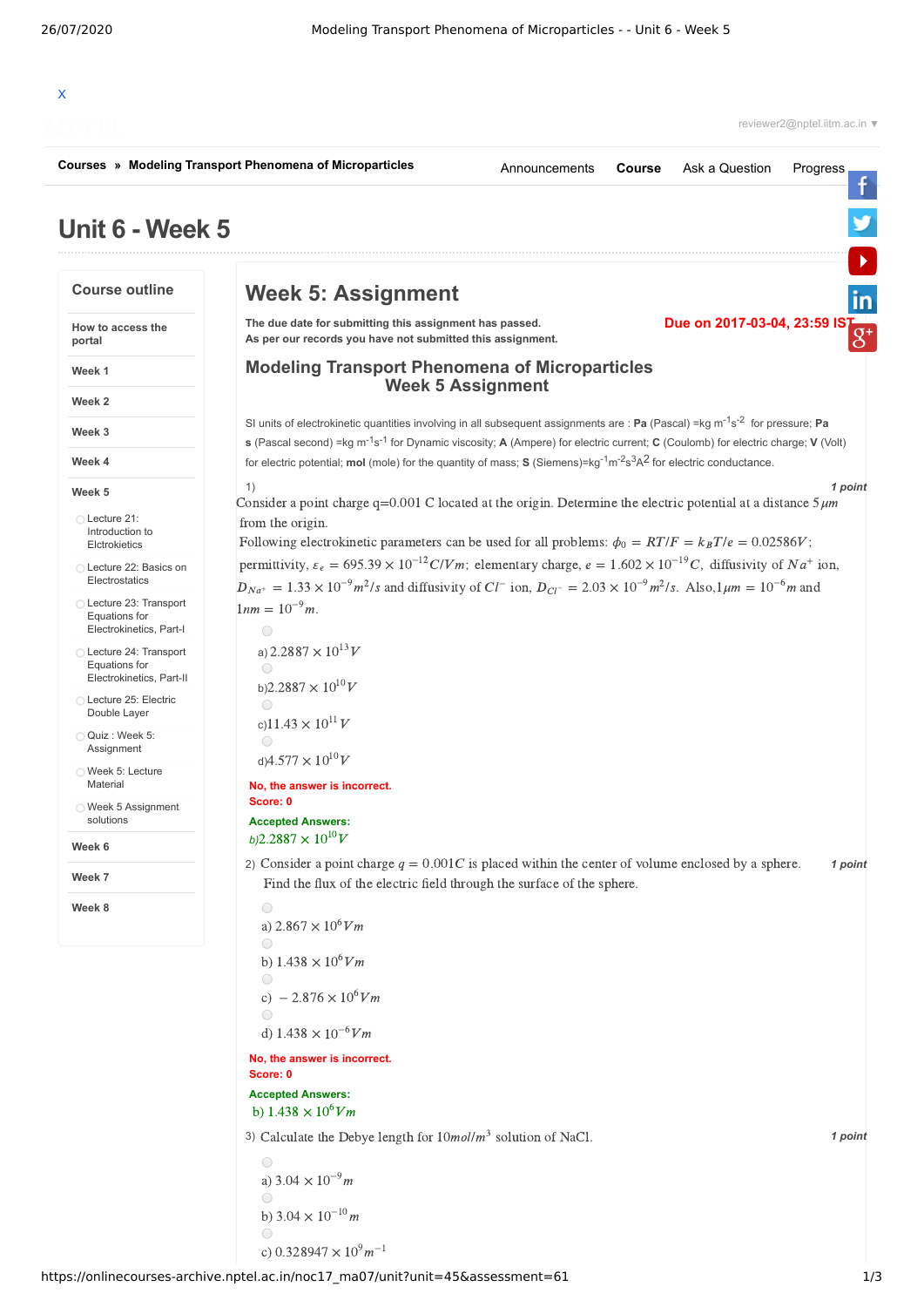## 26/07/2020 Modeling Transport Phenomena of Microparticles - - Unit 6 - Week 5

```
Modeling Tra\bullet<br>d) 3.28947 \times 10^9 m^{-1}\bigcirc
```
**No, the answer is incorrect. Score: 0 Score: 0<br>Accepted Answers:**<br>→ → 3 *O4*  $\sim 10^{-9}$  m a)  $3.04 \times 10^{-9}$ m

4) *1 point*

a)  $3.04 \times 10^{-7}$  m<br>
4)<br>If the surface potential of a planer surface is 2.586 × 10<sup>-3</sup> *V* which is placed in 1-1 symmetric electrolyte [solution](https://www.facebook.com/NPTELNoc/) with bulk molar concentration  $1 \text{mol/m}^3$ , then find the surface charge density. **V**<br>in

**No, the answer is incorrect. Score: 0 Accepted Answers:** o<br>
a)  $0.931 \times 10^{-4} C/m^2$ a) 0.931 × 10<sup>-4</sup>C/m<sup>2</sup><br>
→<br>
b) – 0.931 × 10<sup>-4</sup>C/m<sup>2</sup> b)  $-0.931 \times 10^{-4}$  C/m<sup>2</sup> b)  $-0.931 \times 10^{-4}$ C/m<br>
c)  $1.8627 \times 10^{-4}$ C/m<sup>2</sup> c) 1.8627 × 10<sup>-4</sup>C/m<sup>2</sup><br>
●<br>
d) 3.725 × 10<sup>-4</sup>C/m<sup>2</sup> Score: 0<br>Accepted Answers:<br>c)  $1.8627\times10^{-4} C/m^2$ 

5) *1 point*

A charged surface with surface potential  $\zeta = 0.07758V$  is placed in a 2:1 binary electrolyte of bulk ionic concentration  $10$  mol/ $m<sup>3</sup>$ . Use Debye-Huckel approximation to obtain the induced electric potential at a distance x nm from the s

**No, the answer is incorrect. Score: 0** a)  $w = 0.07758 \exp(0.518x)V$ **■**<br>a)  $\psi = 0.07758exp(0.518x)V$ <br>**■**<br>b)  $\psi = 0.0388exp(-0.518x)V$ **■**<br>b)  $\psi$  = 0.0388exp(-0.518x)V<br>**■**<br>c)  $\psi$  = 0.07758exp(-0.518x)V ©<br>
c)  $\psi = 0.07758exp(-0.518x)V$ <br>
d)  $\psi = 0.07758exp(-1.93x)V$ 

**Accepted Answers:** c)  $\psi = 0.07758exp(-0.518x)V$ 

## 6) *1 point*

A charged surface with surface potential 0.2 V is in contact with an NaCl electrolyte with bulk molar concentratio  $150$  mol/ $m<sup>3</sup>$ . Find the electric potential at a point 0.5 nm far from the surface, using the Debye-Huckel approximati

 $\circ$  a) 0.053 V  $\circ$  b) 1.06 V  $\circ$  c) 0.53 V  $O$  d) 0.106 V **No, the answer is incorrect. Score: 0**

**Accepted Answers:** *d) 0.106 V*

7) *1 point*

Using Boltzmann equation, calculate the ionic concentration of  $Na^+$  at the point stated in problem 6.

 $\bigcirc$ a)  $16.58$  mol/m<sup>3</sup>  $\bigcap$ b)  $2.486$ mol/m $3$  $\subset$ c)  $0.0656$ mol/m<sup>3</sup> d)  $4.972$ mol/m $3$ **No, the answer is incorrect. Score: 0 Accepted Answers:** b)  $2.486$ mol/m<sup>3</sup>

8) *1 point* 8)<br>Using Boltzmann equation, calculate the ionic concentration of  $Cl^-$  at the point described in the problem 6.